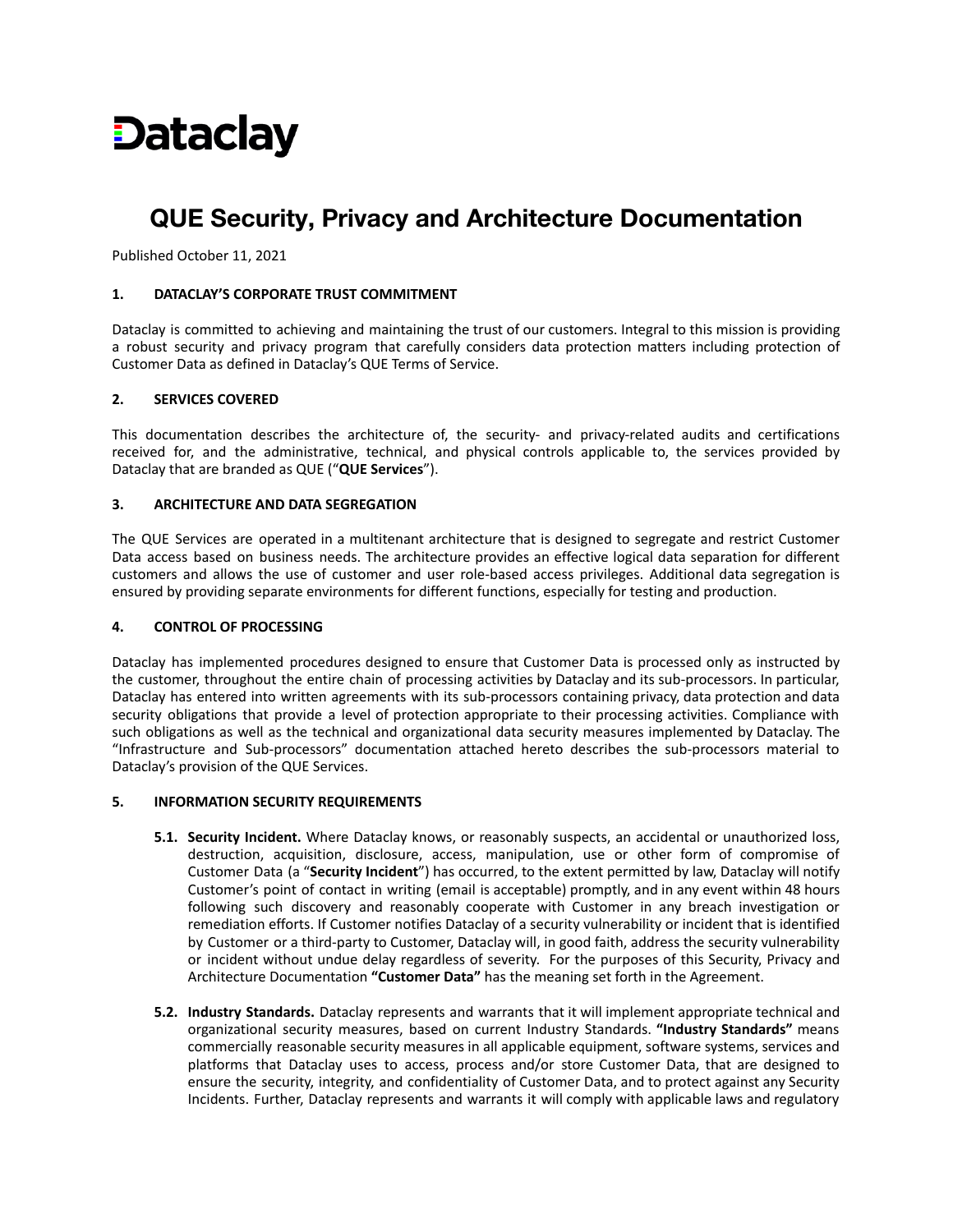requirements to ensure that Customer Data is not destroyed (except as expressly permitted under this Agreement), lost, altered, corrupted or otherwise impacted such that it is not readily usable by Customer in its business operations. Upon Customer's request, Customer Data will be promptly provided or otherwise made accessible to Customer by Dataclay using the Services or in an Industry Standard format specified by Dataclay.

- **5.3. Intrusion Detection.** Dataclay, or an authorized independent third party, will monitor the QUE Services for unauthorized intrusions using network-based intrusion detection mechanisms. Dataclay may analyze data collected by users' web browsers (e.g., device type, screen resolution, time zone, operating system version, browser type and version, system fonts, installed browser plug-ins, enabled MIME types, etc.) for security purposes to prevent fraudulent authentications, and to ensure that the QUE Services function properly.
- **5.4. User Authentication.** Access to the QUE Services requires a valid user ID and password combination, or an OAuth token, both of which are encrypted via TLS while in transmission. Following a successful authentication, a random session ID is generated and stored in the user's browser to preserve and track session state.
- **5.5. Illicit Code.** Except for the functions and features expressly disclosed in Dataclay's Documentation provided or made available to Customer, Dataclay represents and warrants that to its actual or constructive knowledge after having exercised diligent efforts that the Services, deliverables and software and equipment that process, store or transmit Customer Data do not and will not contain any malicious or disabling code, including, but not limited to, viruses, malware, worms, back doors, date/time bombs, or Trojan horses ("**Unauthorized Code**"). Dataclay will establish and maintain technical and administrative safeguards reasonably designed and implemented to detect and protect against Unauthorized Code. The QUE Services do not scan for viruses that could be included in attachments or other data uploaded into the QUE Services by customers. Uploaded attachments are not executed in the QUE Services and therefore will not damage or compromise the online QUE Services by virtue of containing a virus.
- **5.6. Security of All Software Components.** Dataclay will appropriately inventory all software components (including, but not limited to, open source software) used in the Services, software, equipment and/or deliverables, and provide such inventory to Customer upon request. Dataclay will assess whether any such software components have any security defects and/or vulnerabilities that could lead to a Security Incident. Dataclay will perform such assessment before delivery of, or providing access to, such software components to Customer and on an on-going basis thereafter during the term of the Agreement and any Orders and Statements of Work under the Agreement. Dataclay will remediate identified security defects or vulnerabilities in a timely manner. If security defects or vulnerabilities cannot be remediated in a timely manner, Dataclay will notify Customer so that an appropriate risk assessment can be conducted. Dataclay will not disclose any Customer Data in connection with any remediation efforts.
- **5.7. Backup**. All Customer Data is backed up daily. Backup data is stored encrypted. Dataclay performs regular restore tests to ensure backup procedures are sound. Encryption of backup snapshots is done with rotating encryption keys.
- **5.8. Resiliency.** During the term of the Agreement and all Orders and Statements of Work under the Agreement, Dataclay will maintain a disaster recovery ("**DR**") solution and related plan that is consistent with Industry Standards for the Services being provided. The DR solution will ensure identified critical capabilities are restored within a 72-hour period with no more than 48 hours of data loss in the event of a declared disaster or major system outage. Dataclay will provide agreed upon action plans to promptly address and resolve any deficiencies, concerns, or issues that may prevent the critical functionality of the Services from being recovered within 72 hours in the event of a disaster or major system outage.

# **6. SECURITY ASSESSMENT**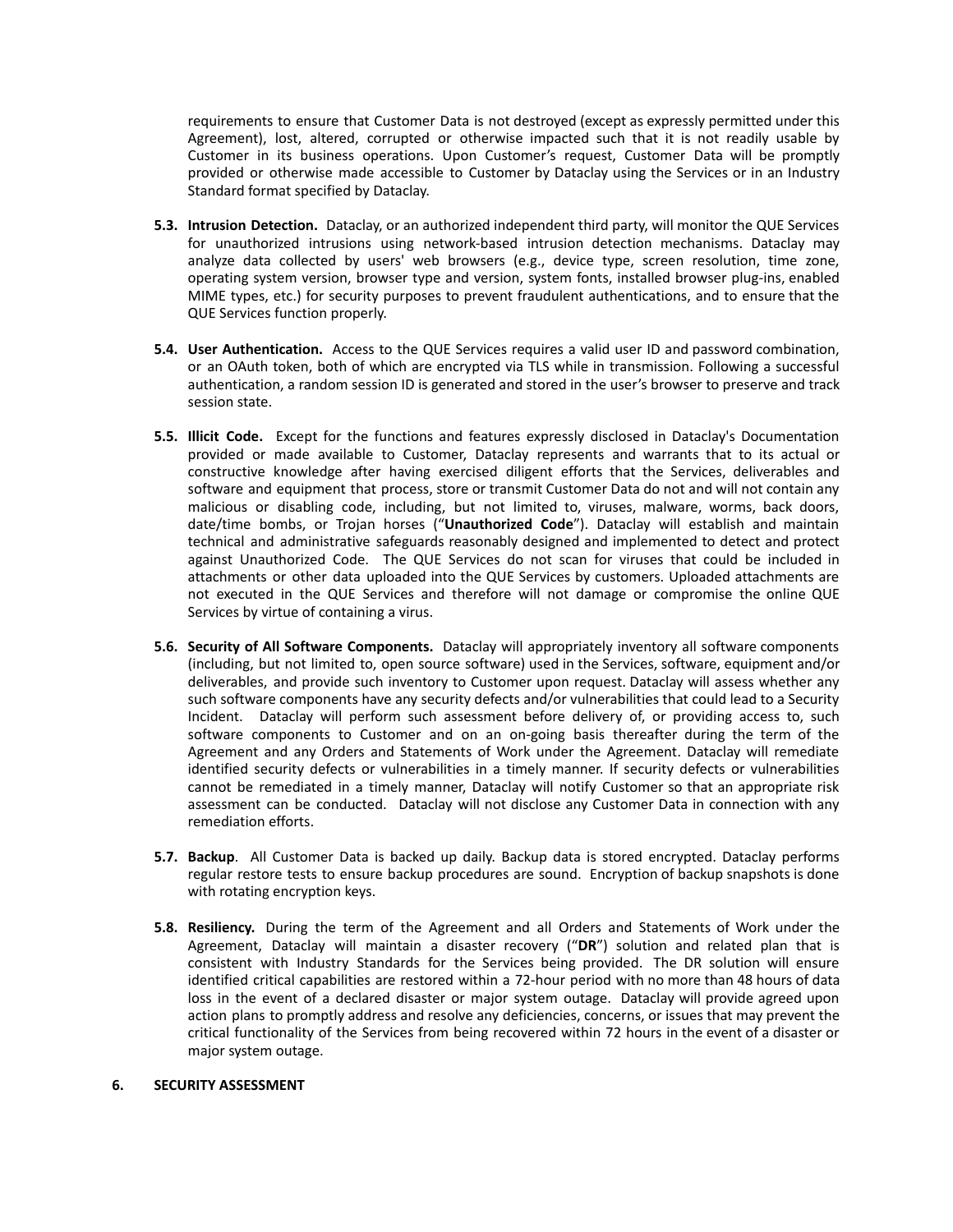- **6.1. Security Assessment.** If Customer reasonably determines, or in good faith believes, that Dataclay's security practices and procedures do not meet Dataclay's obligations pursuant to the Agreement or this Security, Privacy and Architecture Documentation, then Customer may notify Dataclay of the deficiencies. In such event, Dataclay will without unreasonable delay (i) correct such deficiencies at its own expense and (ii) permit Customer, or its duly authorized representatives, on reasonable prior notice, to assess Dataclay's and Dataclay subcontractors' security-related activities that are relevant to the Agreement. Additionally, Dataclay will complete, in a timely and accurate manner, an information security questionnaire provided by Customer to Dataclay, on an annual basis or more frequently upon Customer's reasonable request, in order to verify Dataclay's and its subcontractors' compliance with their security-related obligations in the Agreement. ("**Security Assessment**").
- **6.2. Security Issues and Remediation Plan.** Security issues identified by Customer during a Security Assessment will have an assigned risk rating and an agreed to timeframe to remediate. Dataclay will remediate all security issues identified within the agreed remediation timeframes and failure to comply will result in Customer having the right to terminate this Agreement without the payment of any early termination fee and with the right to a refund of any prepaid amounts for the period of time after the effective date of such termination.

# **7. INFORMATION SECURITY CONTROLS**

Dataclay's policies for information security will be documented by Dataclay, approved by Dataclay's management, published and communicated to Dataclay's personnel. The QUE Services uses infrastructure provided by Amazon Web Services, Inc. ("AWS") to host or process Customer Data. Information about security and privacy-related audits and certifications received by AWS, including ISO 27001 certification and SOC reports, is available from the AWS Security website and the AWS [Compliance](https://aws.amazon.com/compliance/) website.

# **7.1. Asset Handling**

- **a.** Dataclay will classify Customer Data so that it is properly identified and access to Customer Data will be appropriately restricted.
- **b.** Dataclay will maintain an acceptable use policy with restrictions on printing Customer Data and procedures for appropriately disposing of printed materials that contain Customer Data when such data is no longer needed to provide the QUE Services under the Agreement.
- **c.** Dataclay will maintain an appropriate approval process whereby such approval is provided to personnel, contractors and agents before storing Customer Data on portable devices; remotely accessing Customer Data; or processing such data outside of Dataclay facilities (or AWS facilities). If storing Customer Data on portable devices is approved and granted, Dataclay will enforce the use of current Industry Standard encryption on the portable device. Dataclay will prohibit the enrollment of mobile devices that have been "jail broken."

#### **7.2. Access Control.**

- **a.** Dataclay will maintain an appropriate access control policy that is designed to restrict access to Customer Data and Dataclay assets to authorized personnel, agents and contractors.
- **b.** Dataclay will maintain and enforce a password policy that is aligned to current Industry Standards (e.g. NIST Cyber Security Framework and the Center for Internet Security). Customers accessing data with a satellite machine will be issued a token that the Customer is required to keep secure. Customers accessing data through an API will be issued a key that the Customer is required to keep secure.
- **c.** Dataclay will restrict access to Dataclay systems involved in providing Services, to only those individuals who require such access to perform their duties using the principle of least privilege access.
- **d.** Dataclay will provide an Industry Standards based single sign-on (SSO) capability (SAML, etc.) for Customer which will require authentication to access any Dataclay web-based application(s) provided as part of the Services, unless the requirement is explicitly waived by Customer.
- **7.3. Cryptography.** Dataclay will maintain policies and standards regarding the use of cryptographic controls that are implemented to protect Customer Data.

#### **7.4. Physical and Environmental Security.**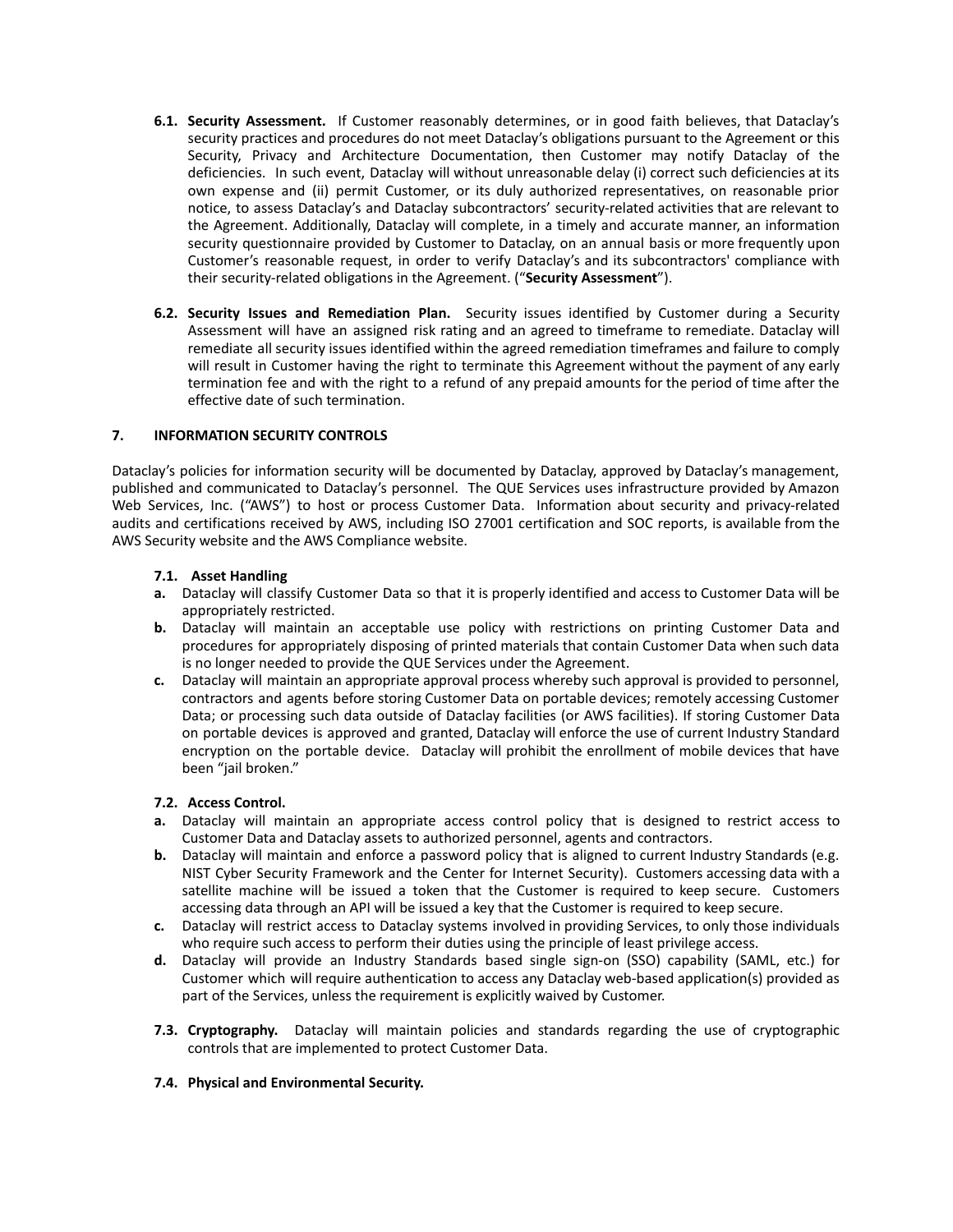- **a.** AWS production data centers are used to host the QUE Services and have an access control system. These systems permit only authorized personnel to have access to secure areas. These facilities are designed to withstand adverse weather and other reasonably predictable natural conditions, are secured by around-the-clock guards, two-factor access screening, including biometrics, and escort-controlled access, and are also supported by on-site back-up generators in the event of a power failure.
- **b. Secure Disposal or Reuse of Equipment.** AWS will verify equipment containing storage media, to confirm that all Customer Data has been deleted or securely overwritten using Industry Standard processes before disposal or re-use.

# **7.5. Operations Security**

- **a. Logging and Monitoring of Events.** Dataclay will enable logging and monitoring on all operating systems, databases, applications, and security and network devices that are involved in providing Services.
- **b. Protections from Malware.** Dataclay will maintain anti-malware controls that are designed to protect systems from malicious software, including malicious software that originates from public networks. Dataclay will maintain software at the then current major release for Dataclay owned anti-malware software and provide maintenance and support for new releases and versions of such software.
- **c. Encryption of Data at Rest.** Dataclay will encrypt data at rest using current Industry Standard encryption solutions or will provide the capability with instructions to Customer so that Customer may enable further encryption, at Customer's discretion.

# **7.6. Communications Security**

# **a. Information Transfer and Storage.**

- i. Dataclay will use current SSL encryption to encrypt Customer Data that is in transit using field level masking and is decrypted by Customer-installed client software (i.e., Templater™).
- ii. Dataclay will restrict access through encryption to Customer Data stored on media that is physically transported from Dataclay facilities.
- **b. Security of Network Services.** Dataclay will ensure that Industry Standard security controls and procedures for all network services and components are implemented whether such services are provided in-house or outsourced.

# **7.7. System Acquisition, Development and Maintenance**

- **a. Workstation Encryption.** Dataclay will require full hard disk encryption of all workstations and/or laptops used by personnel, contractors and agents where such personnel are accessing or processing Customer Data.
- **b. Application Hardening.** Dataclay will maintain and implement secure application development policies, procedures, and standards that are aligned to Industry Standard practices. This applies to web application, mobile application, embedded software, and firmware development, as appropriate.
- **c. System Hardening.** Dataclay will establish and ensure the use of standard secure configurations of operating systems. Images should represent hardened versions of the underlying operating system and the applications installed on the system.
- **d. Infrastructure Vulnerability Scanning.** Dataclay will use Industry Standard and up-to-date products to scan its internal and external environment (e.g. servers, network devices, etc.) related to Services as needed. Dataclay will have a defined process to remediate findings.

#### **7.8. Information Security Incident Management**

- **a.** Dataclay will maintain a record of Security Incidents noting the description of the Security Incident, the applicable time periods, the impact, the person reporting and to whom the Security Incident was reported, and the procedures to remediate the incident.
- **b.** In the event of a Security Incident identified by Dataclay, Customer, or other third party, Dataclay will: (i) promptly investigate the Security Incident; (ii) promptly provide Customer with all relevant detailed information about the Security Incident; and (iii) take reasonable steps to mitigate the effects and to minimize any damage resulting from the Security Incident.
- **c.** Dataclay will track disclosures of Customer Data, including what type of data was disclosed, to whom, and the time of the disclosure.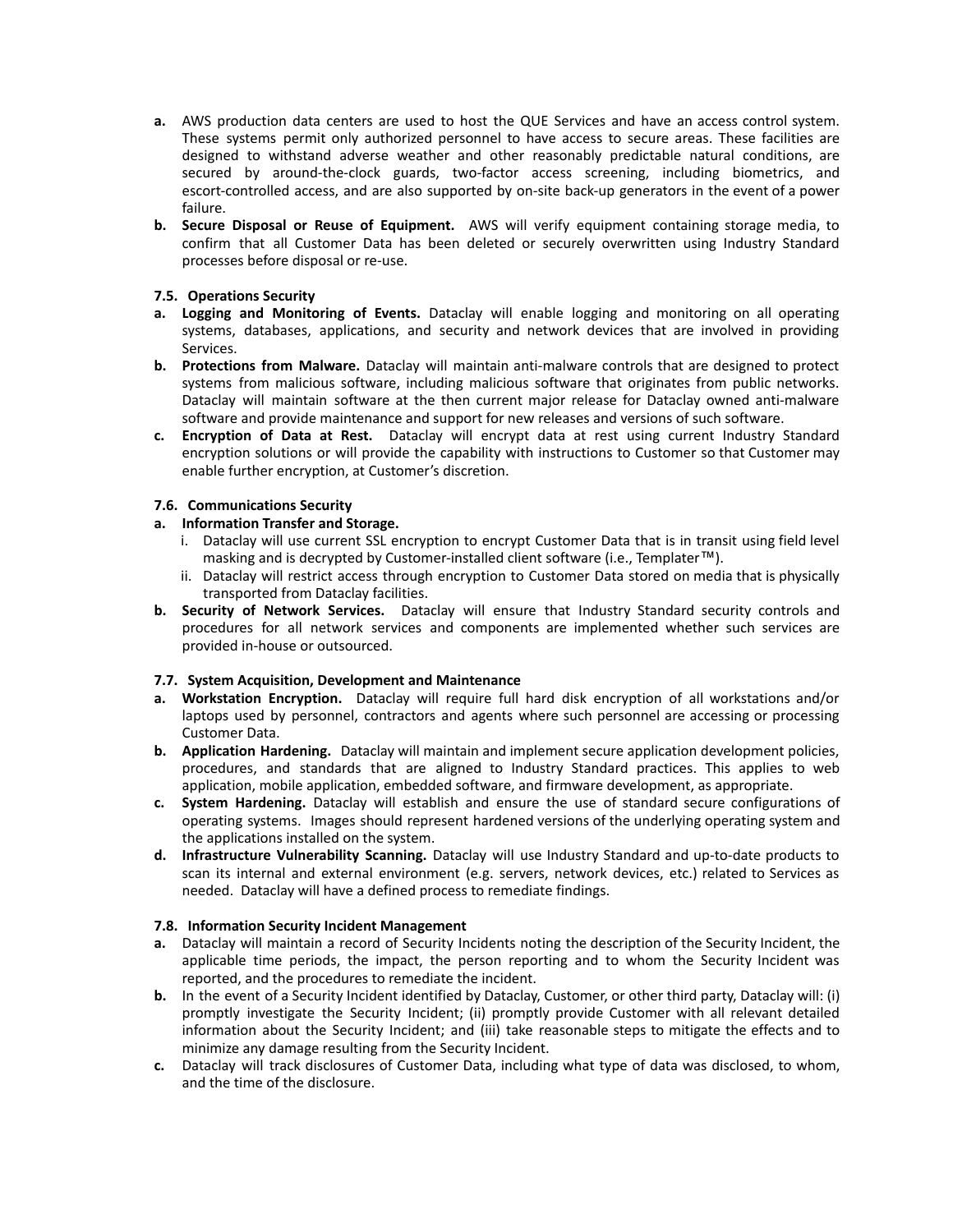# **8. ANALYTICS**

Dataclay may track and analyze the usage of the QUE Services for purposes of security and helping Dataclay improve both the QUE Services and the user experience in using the QUE Services. For example, we may use this information to understand and analyze trends or track which of our features are used most often to improve product functionality. Dataclay may share anonymous usage data with Dataclay's service providers for the purpose of helping Dataclay in such tracking, analysis, and improvements. Additionally, Dataclay may share such anonymous usage data on an aggregate basis in the normal course of operating our business; for example, we may share information publicly to show trends about the general use of our services.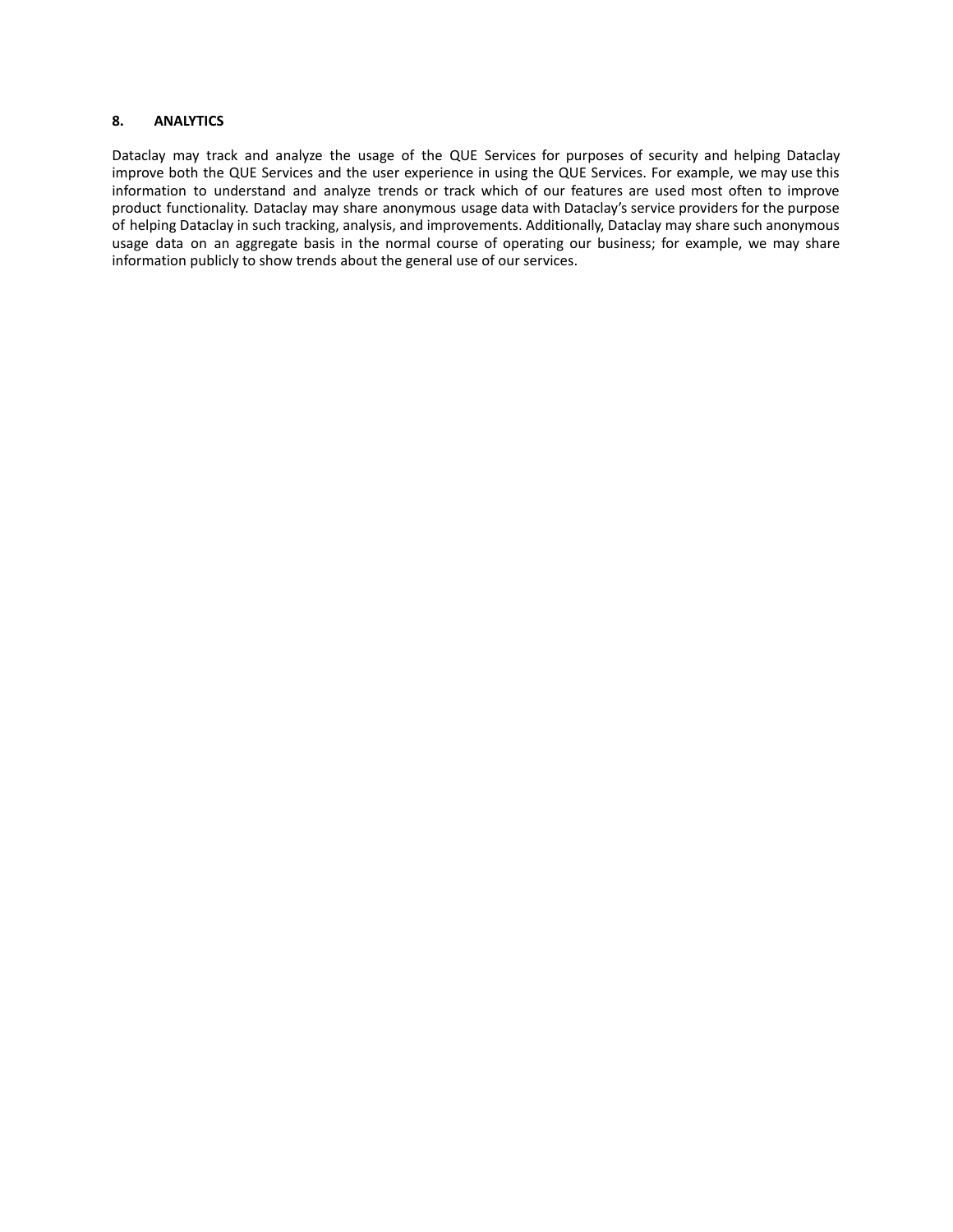# **Dataclay Infrastructure and Sub-processors**

Published: October 11, 2021

# **Scope**

This documentation lists the infrastructure environment and sub-processors material to the QUE Services in the table below. Capitalized terms used in this documentation are defined in Dataclay's Terms of Service and/or Data Processing Addendu[m.](https://www.salesforce.com/content/dam/web/en_us/www/documents/legal/Agreements/data-processing-addendum.pdf)

The QUE Services are fully hosted on third party infrastructures, which operate as Dataclay's sub-processors.

# **Sub-processors Storing Customer Data**

Currently, the Dataclay and third-party production systems used to provide the QUE Services are located in facilities in the United States. Customer accounts are established in one of these three regions based on where the customer subscribes to the QUE Services. Except as set forth in the "Additional Details" column in the table below, if a sub-processor is located in your region, your Customer Data for that sub-processor will be stored within your region. Otherwise, your Customer Data will be stored in the United States. You may also request to have your Customer Data hosted in a different region, which may be accommodated, subject to availability. If you have any questions about where your data is stored that this Documentation does not answer, please contact Customer Support.

In addition to the locations identified in the table below, Dataclay may store across its data storage locations identifying information about Customer's instance(s) and identifying information about Users for the purpose of operating the Services, such as facilitating the login process and the provision of customer support.

| <b>Infrastructure and Sub-processor Table</b> |                               |                                                                                                                                                                                                                                                                                                                                                                                                     |                                            |                                     |  |  |  |
|-----------------------------------------------|-------------------------------|-----------------------------------------------------------------------------------------------------------------------------------------------------------------------------------------------------------------------------------------------------------------------------------------------------------------------------------------------------------------------------------------------------|--------------------------------------------|-------------------------------------|--|--|--|
| Name of<br><b>Service</b>                     | Sub-processors                | <b>Purpose of Processing</b>                                                                                                                                                                                                                                                                                                                                                                        | <b>Location of</b><br><b>Subprocessors</b> | <b>Additional</b><br><b>Details</b> |  |  |  |
| <b>QUE</b><br><b>Services</b>                 | Amazon Web<br><b>Services</b> | Third party hosting provider                                                                                                                                                                                                                                                                                                                                                                        | <b>United States</b>                       |                                     |  |  |  |
| <b>QUE</b><br><b>Services</b>                 | MongoDB                       | Dataclay QUE utilizes a<br>MongoDB database which is<br>deployed into the AWS<br>infrastructure by way of<br>MongoDB's platform service<br>known as Cloud Atlas. This<br>service provides additional<br>layers of security beyond any<br>base security measures that<br>AWS. For example, Cloud Atlas<br>allows only specific machine Ips<br>to access any database, known<br>as "IP Whitelisting". | <b>United States</b><br>$\bullet$          |                                     |  |  |  |